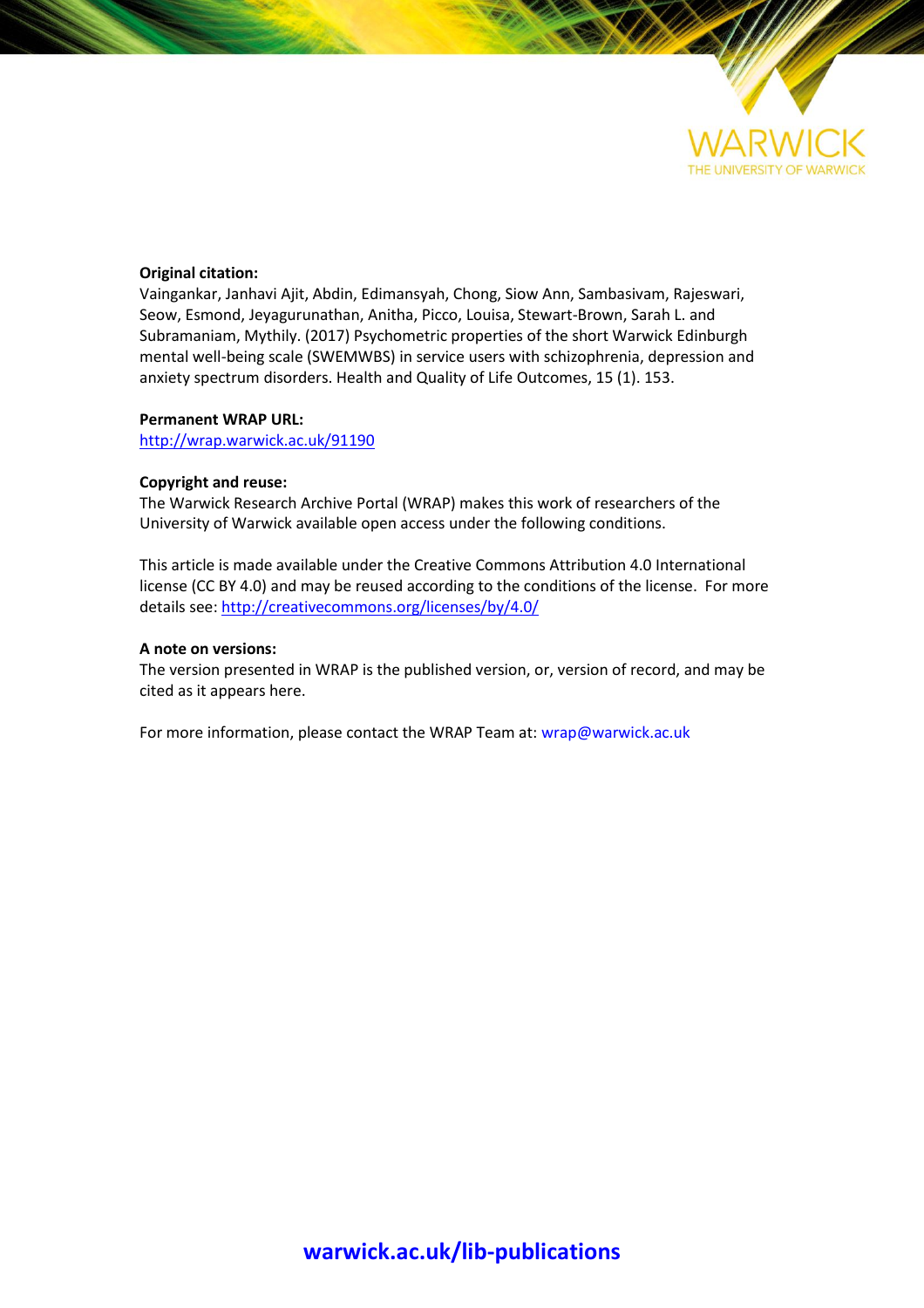

# Psychometric properties of the short Warwick Edinburgh mental well-being scale (SWEMWBS) in service users with schizophrenia, depression and anxiety spectrum disorders

Janhavi Ajit Vaingankar $^{1^\ast}$ , Edimansyah Abdin $^1$ , Siow Ann Chong $^1$ , Rajeswari Sambasivam $^1$ , Esmond Seow $^1$ , Anitha Jeyagurunathan<sup>1</sup>, Louisa Picco<sup>1</sup>, Sarah Stewart-Brown<sup>2</sup> and Mythily Subramaniam<sup>1</sup>

# Abstract

**Background:** To establish the validity and reliability of the Short Warwick Edinburgh Mental Well-being Scale (SWEMWBS) in service users with schizophrenia, depression and anxiety spectrum disorders in Singapore and estimate SWEMWBS scores across socio-demographic and the three psychiatric diagnostic groups in the sample.

Methods: This secondary analysis was conducted using data from a study among outpatients of a tertiary psychiatric hospital. In addition to the SWEMWBS, socio-demographic data and current psychiatric diagnosis were collected. Service users were also administered the Global Assessment of Functioning (GAF), Patient Health Questionnaire (PHQ)-8, Generalised Anxiety Disorder (GAD)-7, Satisfaction with Life Scale (SWLS) and the Positive Mental Health (PMH) instrument. The SWEMWBS was tested for factorial validity, reliability and convergent and divergent validity.

Results: In total, 350 service users with a mean (SD) age of 39.1 (11.1) years were included in this study of which 39.4%, 38.9% and 21.7% had schizophrenia, depression and anxiety spectrum disorders, respectively. The single factor structure of the SWEMWBS was confirmed by confirmatory factor analysis (CFI =  $0.969$ , TLI =  $0.954$ , RMSEA =  $0.029$ ). The internal consistency reliability was high (Cronbach's alpha = 0.89). The convergent and divergent validity testing revealed that the SWEMWBS scores had significant moderate to high positive correlations with GAF, SWLS and PMH scores and moderate negative correlations with (PHQ)-8 and (GAD)-7 scores. SWEMWBS scores were higher in married participants (22.2 (5.4) versus never married: 20.7 (5.3) and divorced/separated/widowed: 20.4 (5.1),  $p = 0.049$ ) and among those with schizophrenia (22.8 (5.5) versus depression:19.6 (4.7) and anxiety spectrum disorders 20.9 (5.2),  $p < 0.001$ ).

Conclusion: These results demonstrate adequate validity and reliability of the SWEMWBS in people with schizophrenia, depression and anxiety spectrum disorders in Singapore.

Keywords: Confirmatory factor analysis, Convergent and divergent validity, Mental health, Asian

<sup>1</sup>Research Division, Institute of Mental Health, 10 Buangkok View, Singapore 539747, Singapore

Full list of author information is available at the end of the article



© The Author(s). 2017 **Open Access** This article is distributed under the terms of the Creative Commons Attribution 4.0 International License [\(http://creativecommons.org/licenses/by/4.0/](http://creativecommons.org/licenses/by/4.0/)), which permits unrestricted use, distribution, and reproduction in any medium, provided you give appropriate credit to the original author(s) and the source, provide a link to the Creative Commons license, and indicate if changes were made. The Creative Commons Public Domain Dedication waiver [\(http://creativecommons.org/publicdomain/zero/1.0/](http://creativecommons.org/publicdomain/zero/1.0/)) applies to the data made available in this article, unless otherwise stated.

<sup>\*</sup> Correspondence: [janhavi\\_vaingankar@imh.com.sg](mailto:janhavi_vaingankar@imh.com.sg) <sup>1</sup>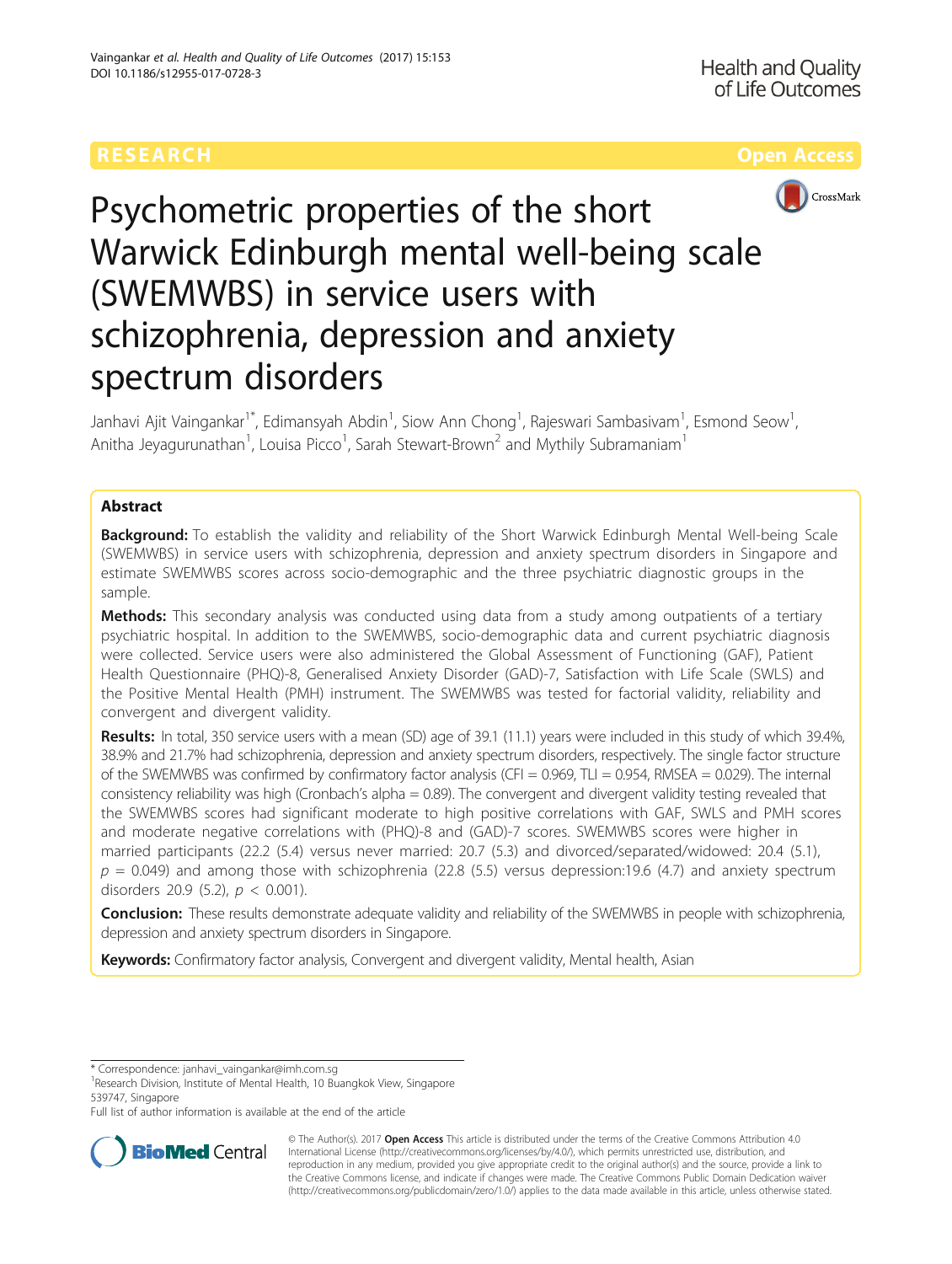# Background

An estimated one fourth of the world population has a mental illness, with mental and substance use disorders being the leading cause of years lost due to disability [\[1, 2](#page-10-0)]. Although reducing the severity of symptoms is an important goal in the treatment of mental disorders, it is proposed that merely reducing symptoms does not indicate mental health and well-being in this population or reduce their disability [\[3](#page-10-0)]. It is well established that apart from psychological and emotional well-being, mental illnesses have a significant negative impact on the functioning and social well-being of those affected [\[4](#page-10-0)].

In 2004, the World Health Organisation (WHO) defined mental health as "a state of complete physical, mental and social well-being and not merely the absence of disease" [[5\]](#page-10-0). This was a major advancement, particularly for those affected with and at risk of developing mental disorders as this distinction between mental illness and mental health supported the positive social and behavioral model for mental health first proposed by Jahoda over a negative psychiatric symptoms approach [[6\]](#page-10-0). Over the past decade, there has been a considerable impetus on improving mental health and well-being in different populations and creating health-oriented rather than illness-oriented interventions, for people with mental illnesses [\[3](#page-10-0), [7, 8](#page-10-0)]. There has consequently been a greater focus on intervening on all aspects of mental well-being in those affected with mental illnesses and complementing psychiatric treatment with interventions such as mindfulness that are geared towards strengthening mental health [\[9, 10](#page-10-0)].

From the evidence and initiatives across the globe, mental wellness-based interventions are playing a crucial role in public and mental health research and practice [[3, 7](#page-10-0)–[9](#page-10-0)]. Measuring mental health and well-being in individuals provides unique information concerning emotional and social well-being of a person which may not be available by using psychiatric assessments alone. However, there is as yet no consensus on what constitutes mental well-being [\[11](#page-10-0)]. Mental well-being literature posits two dominant theories – hedonic or subjective well-being which relates to subjective appraisal of happiness and life satisfaction and eudaimonic or psychological well-being comprising individuals' psychological functioning and self-actualization [[11](#page-10-0)]. With the lack of one universally accepted definition of well-being, the existing well-being measures have adopted different frameworks of well-being for their development. While scales such as the Positive and Negative Affect Schedule (PANAS) and Satisfaction With Life Scale (SWLS) relate to hedonic aspects of well-being the Affectometer relates to individual 's functioning and feelings, and the Ryff Scales of Psychological Well-being measure aspects of well-being representing self-acceptance, establishment of quality ties to others, sense of autonomy in thought and action, ability to manage complex environments to suit personal needs and values, pursuit of meaningful goals and a sense of purpose in life, and continued growth and development as a person [\[12](#page-10-0)–[14](#page-10-0)]. On the other hand the WHO-five well-being scale provides a measure of overall well-being including physical and mental health aspects [[15](#page-10-0)]. There is therefore a dearth of measures that can comprehensively assess the multiple components of mental well-being.

The Warwick Edinburgh Mental Well-being Scale (WEMWBS) was developed in the United Kingdom to "capture a wide conception of well-being, including affective-emotional aspects, cognitive-evaluative dimensions and psychological functioning" using a short tool that can be used as monitoring tool for positive aspects of mental health in population studies [\[16\]](#page-10-0). This unidimensional scale comprises 14 positively worded items representing both hedonic and eudaimonic aspects of mental health including feelings of optimism, cheerfulness and relaxation), satisfying relationships and positive energy, clear thinking, self-acceptance, personal development, competence and autonomy. Since its initial development, the scale has been used to assess mental well-being in a number of epidemiological and interventional studies [\[17](#page-10-0)–[19](#page-10-0)]. Subsequently, a shorter version of the measure the Short Warwick Edinburgh Mental Wellbeing Scale (SWEMWBS) was developed [\[20\]](#page-10-0). This tool has 7 items representing a unidimensional well-being structure, similar to its original longer version however the short version tends more towards psychological and eudemonic well-being, with fewer items covering hedonic well-being or affect. The SWEMWBS was however found to be psychometrically more robust than the longer version and with the advantage of its additional brevity, has been used in a number of population studies globally. It has been validated among the Scottish adult population and veterinary professionals [\[20, 21](#page-10-0)]. It has also been translated in Chinese, Norwegian and Swedish languages and validated in respective populations [[22](#page-10-0), [23](#page-10-0)] as well as used in the evaluation of well-being interventions [\[24, 25](#page-10-0)]. The scale has also been employed to measure well-being in other populations such as older adults, stigmatised minorities and patients with schizophrenia [[26](#page-10-0)–[28\]](#page-10-0). Although Mezquida & Fernandez-Egea [\[28](#page-10-0)] and Ng et al. [\[22](#page-10-0)] have used the scale in service users with mental disorders, psychometric properties of the English language version of the scale have not been investigated in this population.

An accurate and appropriate assessment of mental well-being is critical in determining the effectiveness of clinical and psychosocial interventions as well as for the formulation of policies for people with mental illnesses. The extent to which mental well-being measures are valid for people with mental disorders has however been insufficiently examined. A recent study in Singapore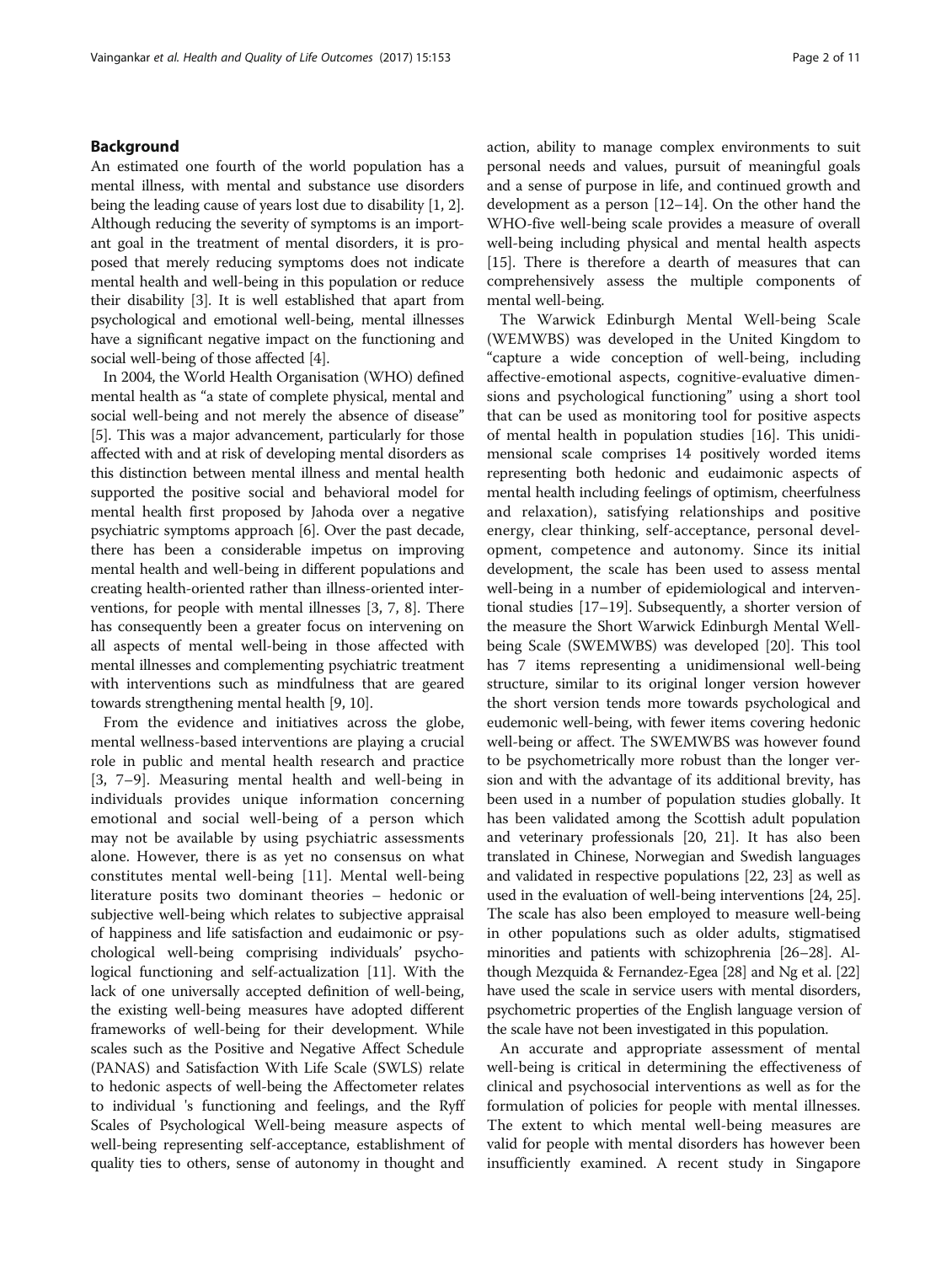assessed the level of positive mental health (PMH) among people with schizophrenia, depression and anxiety spectrum disorders and validated the PMH instrument in this population [[29](#page-10-0)].

The PMH instrument covers six domains of PMH: general coping, emotional support, spirituality, interpersonal skills, personal growth and autonomy and global affect representing psychological and subjective wellbeing largely similar to the SWEMBS except for the additional component of spirituality. The PMH instrument however has 47 items that make employing it for assessments in routine practice challenging. Given the similarity in the conceptualization of the two tools, it was of interest to find out the psychometric properties of the shorter tool. Using data from a study among service users with mental disorders in Singapore, the current work aimed to establish the validity and reliability of the SWEMWBS in adults with schizophrenia, depression and anxiety spectrum disorders. The study also aimed to estimate SWEMWBS scores across socio-demographic and psychiatric diagnostic groups in this sample.

# Methods

# Survey and sample population

Ethics approval was obtained for the study from the Institutional Ethics Committee, the Domain Specific Review Board of the National Healthcare Group, Singapore. The survey was a cross-sectional study conducted on a convenient sample of adult service users seeking treatment at the outpatient clinics of Institute of Mental Health, the only tertiary psychiatric hospital in Singapore. Data from 350 service users aged 21 to 65 years with a history of International Classification of Disease version 9 schizophrenia, depression or anxiety spectrum disorders, who were Singapore citizens and Permanent Residents of Chinese, Malay or Indian ethnicity was used for this analysis. All participants provided informed consent and were literate in English. They were enrolled into the study using a quota sampling plan to obtain adequate representation by diagnosis, age, gender and ethnicity. Participants were self-referred or clinician-referred. Posters informing service users of the ongoing study and its eligibility criteria were placed in the clinics along with the phone numbers and email addresses of the study team members. Psychiatrists and other healthcare professionals were also requested to refer their clients for the study. Further details on the study recruitment process and participants are published elsewhere [[29](#page-10-0)].

# Measures

Socio-demographic and clinical information on the participants including their age, gender (men/ women), ethnicity (Chinese, Malay or Indian), educational level (some/ primary, secondary, vocational, A level, diploma or tertiary),

marital status (never married, married or divorced/ separated/ widowed), employment status (unemployed, employed, student, retired or homemaker) and psychiatric diagnosis (schizophrenia, depression or anxiety) was collected upon enrolment in the study through self-report and review of their administrative records.

The SWEMWBS was used to measure mental wellbeing by asking participants how often they had been 'feeling optimistic about the future; feeling useful; feeling relaxed; dealing with problems well; thinking clearly; feeling close to other people; able to make up their own mind about things' over the past 2 weeks [[20\]](#page-10-0). Responses ranged from 1 (none of the time) to 5 (all of the time) on a 5-point Likert scale. Raw item-scores were summed and converted to metric total score using SWEMWBS conversion table [\[20\]](#page-10-0). SWEMWBS score ranged from 7 (lowest possible mental well-being) to 35 (highest possible mental well-being).

In this study, PMH was assessed with the PMH instrument which is a validated self-report measure developed in Singapore [[30](#page-10-0), [31\]](#page-10-0). Participants were presented with the statements representing the six PMH domains, such as 'When I feel stressed I try to solve the problem one step at a time', 'I get along well with others' and 'I feel comfortable expressing my opinions', and asked to select a number showing how much the item described them on a scale from 1 to 6 (1- 'Not at all like me' to 6- 'Exactly like me'). Total PMH score was obtained by adding item scores and dividing by 47 (the number of items in the scale) to give a score ranging from 1(low PMH) to 6 (high PMH).

The Global Assessment of Functioning (GAF) scale [[32](#page-10-0)] was administered by trained research team members to assess the psychological, social and occupational functioning of the participants. Using uniform semi-structured interviewing, the level of functioning was rated on a scale of 0 to 100 where higher scores indicated better functioning.

Participants were also asked to complete the 5-item SWLS indicating satisfaction with their lives on a 7-point scale from 'strongly disagree' to 'strongly agree' where higher total score indicated higher life satisfaction [\[12\]](#page-10-0).

Depressive symptoms and severity were measured using the Patient Health Questionnaire (PHQ)-8 [\[33](#page-10-0)]. Participants were asked eight statements on how often in the past 2 weeks, they had been bothered by problems associated with depression such as 'feeling down or depressed or hopeless' and having 'trouble concentrating on things' on a 4-point scale where  $0 = \text{not at all and}$ 3 = nearly every day. Similarly, the Generalised Anxiety Disorder (GAD)-7 Scale included 7 items that measured anxiety symptoms such as 'feeling nervous, anxious or on edge' and having 'trouble relaxing' [\[34\]](#page-10-0). Participants were asked to indicate how often they had been bothered by these problems in the past 2 weeks on a 4-point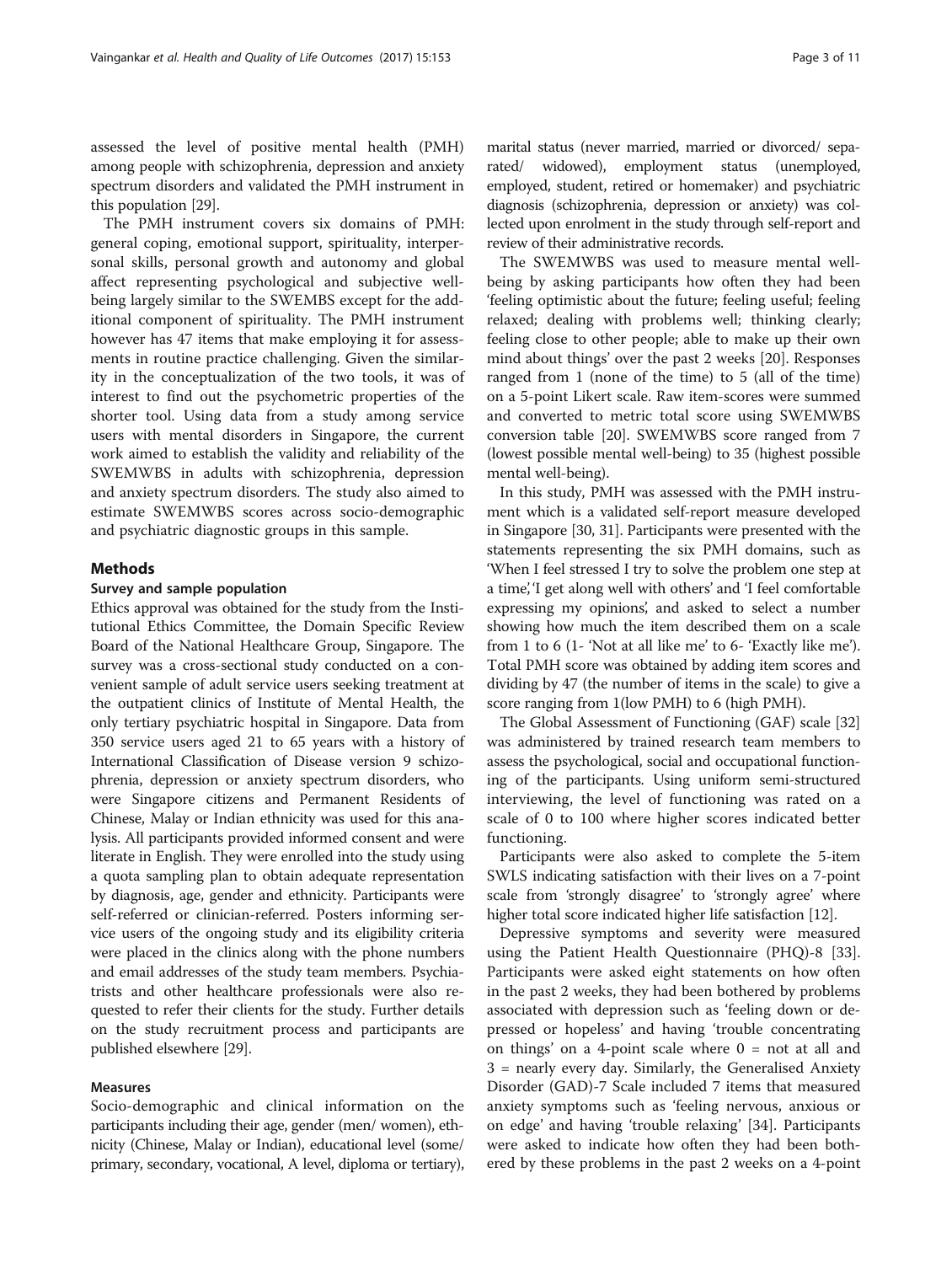scale ('not at all' to 'nearly every day'). For both these scales, total item scores were obtained with higher scores indicating greater depression and anxiety symptoms and/or severity.

## Statistical analyses

The factorial validity of the measure was assessed using confirmatory factor analysis (CFA) on the overall sample and across the three diagnostic groups. MPLUS software was used to conduct the CFA using polychoric item correlations matrix with weighted least squares with meanadjusted chi-square statistic estimator. All items were treated as categorical variables. Three goodness-of-fit (GOF) indices were estimated: comparative fit index (CFI), Tucker-Lewis index (TLI) and root mean square error of approximation (RMSEA) with cut-off values of more than 0.95 for TLI and CFI and less than 0.06 for RMSEA [\[35\]](#page-10-0). Other statistical analyses were performed using SPSS, version 18. Descriptive statistics were derived for continuous and categorical variables. Reliability of the SWEMWBS was assessed by Cronbach's alpha coefficient for internal consistency. Convergent and divergent validity of the SWEMWBS was determined with Pearson's coefficients for correlations between SWEMWBS and convergent and divergent measures to test apriori hypothesis (Table 1). Correlations of the SWEMWBS score with total PMH, SWLS and GAF scores assessed its convergent validity while correlations with (PHQ)-8 and (GAD)-7 scores tested divergent validity. Pearson's correlation was used to assess the relation of age with SWEMWBS and differences in the SWEMWBS scores across the different socio-demographic and diagnostic groups were

estimated using independent t-tests or ANOVA with Bonferroni post-hoc tests. Linear regression analysis was used to explore the relationship between socio-demographic variables and diagnosis in relation to the SWEMWBS score. The level of significance for all statistical tests was set at 0.05.

## Results

The study included a sample of 350 respondents aged  $21-65$  years with a mean age (SD) of 39.1 (11.1) years. There were almost equal proportion of men and women, and the majority were of Chinese ethnicity (40.9%), never married (56.0%) and with secondary level education (34.3%) (Table [2](#page-5-0)). Of the participants, 39.4% had schizophrenia, 38.9% had depression and 21.7% had anxiety spectrum disorders.

The unidimensional structure of the SWEMWBS was confirmed via CFA (Table [3](#page-6-0)). The GOF indices were satisfactory (CFI =  $0.969$ , TLI =  $0.954$ , RMSEA =  $0.029$ ). The structure of SWEMWBS was strong among patients with schizophrenia with almost all GOF indices meeting the set criteria (CFI = 0.967, TLI = 0.950, RMSEA = 0.059). SWEMWBS met two of the three GOF indices among those with depression and all three indices among those with anxiety spectrum disorders (Table [4\)](#page-6-0).

Cronbach's alpha coefficient for the overall sample was 0.90 while that among the three patient groups was 0.87 for schizophrenia, 0.90 for depression and 0.91 for anxiety, indicating high internal consistency reliability.

SWEMWBS scores significantly and positively correlated with the convergent validity measures, with significant moderate to high correlation with the SWLS and the

| Measures                                      | Description                                                                                                                                                                                                                                                                                                                                                         | Hypothesis / validity criteria <sup>a</sup>                                         |
|-----------------------------------------------|---------------------------------------------------------------------------------------------------------------------------------------------------------------------------------------------------------------------------------------------------------------------------------------------------------------------------------------------------------------------|-------------------------------------------------------------------------------------|
| Positive Mental Health<br>(PMH) instrument    | This 47-item multi-dimensional scale measures positive mental health,<br>where scores range from 1 to 6, with higher scores indicating<br>higher positive mental wellbeing. The response scale represents 1- 'Not<br>at all like me' to 6- 'Exactly like me'                                                                                                        | SWEMWBS will have moderate to<br>high positive correlation with PMH<br>total score. |
| Global assessment of<br>functioning (GAF)     | The Global Assessment of Functioning scale is a scoring system for the<br>severity of illness in psychiatry which assesses overall functioning, taking<br>into account impairments in psychological, social and occupational/school<br>functioning. The scale ranges from 0 (inadequate information) to 100<br>(superior functioning).                              | SWEMWBS will have moderate<br>positive correlation with GAF score.                  |
| Satisfaction with Life Scale<br>(SWLS)        | This 5-item scale measures global cognitive judgments of satisfaction with<br>one's life, using a 7-point scale from $1 =$ strongly disagree to $7 =$ strongly<br>agree. Scores are summed and higher scores indicate higher satisfaction.                                                                                                                          | SWEMWBS will have mild to moderate<br>positive correlation with SWLS.               |
| Patient Health Questionnaire<br>$(PHQ) -8$    | This is a self-administered depression scale that adopts a 4-point scale,<br>where $0 = \text{not}$ at all and $3 = \text{nearly}$ everyday and respondents indicate<br>how often they have been bothered by each of the items, in the past<br>2 weeks. Total scores range from 0 to 27, where scores of 20 and above<br>indicate severe major depressive disorder. | The SWEMWBS will have mild to<br>moderate negative correlation with<br>PHO-8.       |
| General Anxiety Disorder<br>$(GAD) - 7 scale$ | In this 7-item anxiety measure respondents are asked in the past 2 weeks<br>how often they have been bothered by the following problems and use a<br>4-point scale from 0 being 'not at all sure' to 3 representing 'nearly every<br>day'. Scores are summed and higher scores indicate greater anxiety.                                                            | The SWEMWBS will have mild to<br>moderate negative correlation with<br>GAD-7.       |

Table 1 Convergent and Divergent validity measures and hypotheses tested in the study

<sup>a</sup>Strength of correlations: mild:  $r = 0.2-0.4$ ; moderate:  $r = 0.5-0.7$ ; high:  $r = 0.8-1.0$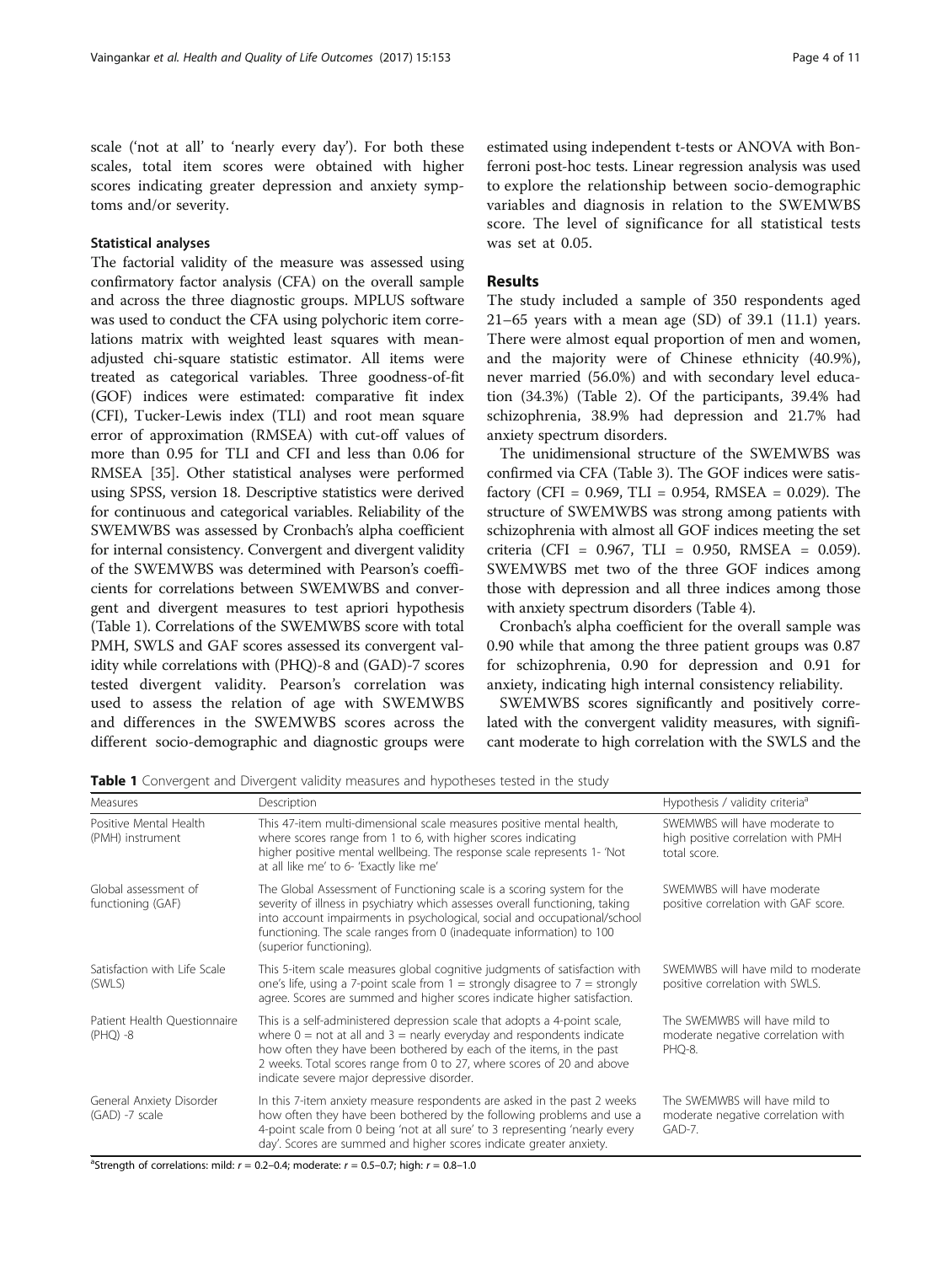|                   |                              | $\boldsymbol{\mathsf{n}}$ | $\%$ | SWEMWBS score |     |             |
|-------------------|------------------------------|---------------------------|------|---------------|-----|-------------|
|                   |                              |                           |      | Mean          | SD  | $P$ value   |
| Age (Mean, SD)    | 39.1, 11.1                   |                           |      |               |     |             |
| Gender            | Men                          | 178                       | 50.9 | 20.9          | 5.3 | 0.346       |
|                   | Women                        | 172                       | 49.1 | 21.4          | 5.4 |             |
| Ethnicity         | Chinese                      | 143                       | 40.9 | 20.8          | 4.6 | 0.560       |
|                   | Malay                        | 102                       | 29.1 | 21.1          | 5.7 |             |
|                   | Indian                       | 105                       | 30.0 | 21.6          | 5.9 |             |
| Marital status    | Never married                | 196                       | 56.0 | 20.7          | 5.3 | $0.042^{#}$ |
|                   | Married                      | 105                       | 30.0 | 22.2          | 5.4 |             |
|                   | Divorced/ Separated/ Widowed | 49                        | 14.0 | 20.4          | 5.1 |             |
| Education level   | Some/Primary                 | 34                        | 9.7  | 20.9          | 6.4 | 0.637       |
|                   | Secondary                    | 120                       | 34.3 | 20.6          | 4.8 |             |
|                   | Vocational                   | 39                        | 11.1 | 21.7          | 5.5 |             |
|                   | A Level                      | 27                        | 7.7  | 22.3          | 5.7 |             |
|                   | Diploma                      | 86                        | 24.6 | 21.4          | 5.8 |             |
|                   | Tertiary                     | 44                        | 12.6 | 21.1          | 4.6 |             |
| Employment status | Unemployed                   | 158                       | 45.3 | 20.8          | 5.6 | 0.495       |
|                   | Employed                     | 162                       | 46.4 | 21.4          | 5.3 |             |
|                   | Student                      | 12                        | 3.4  | 22.0          | 4.0 |             |
|                   | Retired                      | $\overline{7}$            | 2.0  | 22.9          | 4.4 |             |
|                   | Homemaker                    | 10                        | 2.9  | 19.4          | 1.6 |             |
| Diagnostic group  | Schizophrenia                | 138                       | 39.4 | 22.8          | 5.5 | $<0.015$    |
|                   | Depression                   | 136                       | 38.9 | 19.6          | 4.7 |             |
|                   | Anxiety                      | 76                        | 21.7 | 20.9          | 5.2 |             |

<span id="page-5-0"></span>**Table 2** Socio-demographic characteristics of the study sample and SWEMWBS sub-group scores ( $N = 350$ )

# Statistical difference in SWEMWBS score was not observed by marital status in Bonferroni post-hoc test

 ${}^{\$}$ Participants with schizophrenia have higher SWEMWBS score than those with depression ( $p < 0.001$ ), and anxiety spectrum disorders ( $p = 0.034$ ) using Bonferroni post-hoc test

total PMH scores (Table [5](#page-7-0)). However the convergence with GAF was only partially fulfilled as the correlation coefficient although significant and in the positive direction, was lower than 0.5. As expected the SWMWBS showed significant, negative and moderate correlations with the (PHQ)-8 and (GAD)-7 scores.

The mean (SD) SWEMWBS score in the sample was 21.1 (5.3) and ranged from 7 to 35. Table 2 displays the SWEMWBS scores across socio-demographic and diagnostic groups, where scores differed significantly by age groups, marital status and psychiatric diagnosis. SWEMWBS scores were positively and significantly correlated with age (Pearson's Correlation coefficient: 0.19,  $p < 0.001$ ). SWEMWBS mean (SD) scores were significantly higher among those who were married (22.2 (5.4) versus never married: 20.7 (5.3) and divorced/separated/widowed: 20.4 (5.1),  $p = 0.049$ ) and among those with schizophrenia (22.8 (5.5)) versus those with depression (19.6 (4.7)) and anxiety spectrum disorders (20.9  $(5.2), p < 0.001$ ).

After adjusting for socio-demographic variables and psychiatric diagnosis in the regression analysis for SWEMWBS score, age was found to be positively associated  $(\beta (SE):0.10)$ (0.03),  $p < 0.001$ ) with mental well-being along with Indian ethnicity ( $\beta$  (SE):1.55 (0.66),  $p = 0.02$ , versus Chinese) (Table [6](#page-7-0)). On the other hand, being never married (versus married), having secondary level education (versus tertiary), being unemployed (versus employed) and having depression or anxiety (versus schizophrenia) were associated with lower SWEMWBS score.

# **Discussion**

Well-being measures have proven valuable in assessing the state of mental health in different populations, especially among the general population [\[17, 18](#page-10-0), [30\]](#page-10-0). In recent years, well-being measures have been administered to youth, adults and elderly with mental conditions to understand the psychological and social reserves in people affected with mental illnesses [[22](#page-10-0), [28, 36](#page-10-0)–[38\]](#page-10-0). Considering the social, cultural and economic variations in individuals,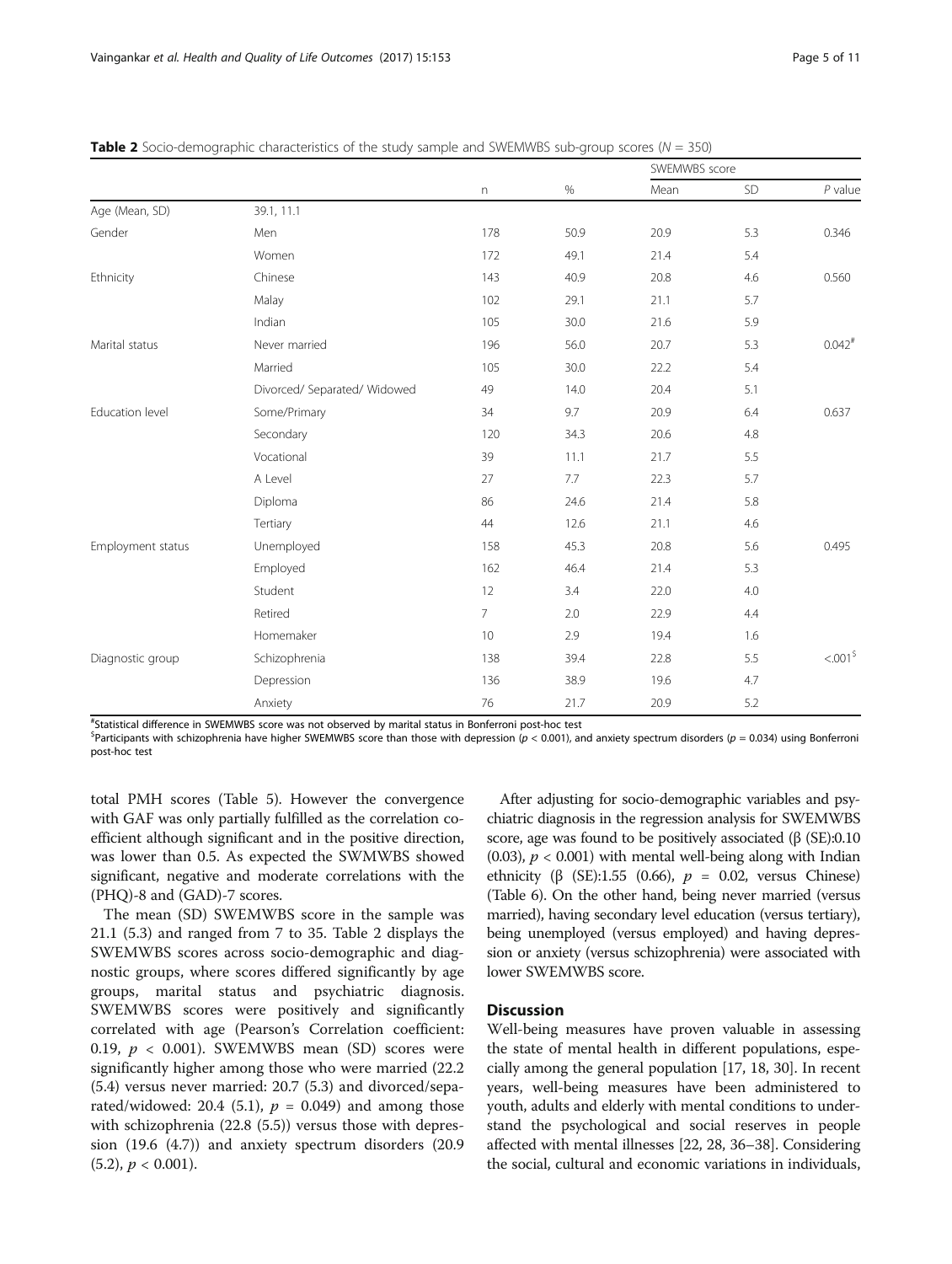| Items                                    | Mean | SD    | Kurtosis | Skewness | Item-rest correlation | Factor loading |
|------------------------------------------|------|-------|----------|----------|-----------------------|----------------|
| Feeling optimistic about the future      | 3.16 | 1.202 | $-0.805$ | $-0.067$ | 0.673                 | 0.709          |
| Feeling useful                           | 3.22 | 1.182 | $-0.767$ | $-0.135$ | 0.742                 | 0.784          |
| Feeling relaxed                          | 3.13 | 1.085 | $-0.530$ | $-0.039$ | 0.708                 | 0.758          |
| Dealing with problems well               | 3.14 | 1.102 | $-0.630$ | $-0.112$ | 0.731                 | 0.793          |
| Thinking clearly                         | 3.36 | 1.116 | $-0.609$ | $-0.273$ | 0.774                 | 0.832          |
| Feeling close to other people            | 3.09 | 1.203 | $-0.862$ | $-0.127$ | 0.640                 | 0.668          |
| Able to make up my own mind about things | 3.42 | 1.085 | $-0.612$ | $-0.212$ | 0.650                 | 0.688          |
| Reliability indices                      |      |       |          |          |                       |                |
| Cronbach's alpha                         |      |       |          |          |                       | 0.898          |
| Congeneric                               |      |       |          |          |                       | 0.903          |
| Fit indices                              |      |       |          |          |                       |                |
| Chi-square test                          |      |       |          |          |                       | 30.47          |
| Degree of freedom                        |      |       |          |          |                       | 14             |
| <b>CFI</b>                               |      |       |          |          |                       | 0.969          |
| TLI                                      |      |       |          |          |                       | 0.954          |
| RMSEA                                    |      |       |          |          |                       | 0.029          |

<span id="page-6-0"></span>Table 3 Confirmatory factor analysis for structure of SWEMWBS among people with schizophrenia, depression and anxiety spectrum disorders

the testing of psychometric properties of well-being measures in different populations is an important step to ensuring the quality of assessment and future cross-cultural adaptation of well-being measures [\[39, 40\]](#page-10-0).

The WEMWBS and SWEMWBS have been used routinely in national surveys and research investigations across United Kingdom, Europe and Australia and have generated extensive information on mental well-being and effects of well-being interventions in these populations [[17](#page-10-0)–[19](#page-10-0), [22](#page-10-0)–[28\]](#page-10-0). The present study, the first validation study on SWEMWBS conducted in a multi-ethnic group of service users with psychiatric conditions, determined the reliability and validity of the SWEMWBS in a multi-ethnic sample of mental health service users in Singapore. Our results provide evidence that the SWEMWBS is a valid and reliable measure for assessing mental well-being in patients with schizophrenia, depression and anxiety spectrum disorders.

With regard to factorial validity, the CFA showed that the factor structure identified among services users with mental disorders aged 21–65 years was consistent with that identified of the SWEMWBS in the Scottish population survey in adults aged 16 to 74 years [[20](#page-10-0)] and Swedish and Norwegian general managers and managers [[23](#page-10-0)]. The unidimensionality of the measure was supported by satisfactory fit indices (Table 3). Internal consistency was calculated using Cronbach's alpha coefficient and demonstrated adequate homogeneity ( $\alpha \geq 0.70$ ) in the study. As in its original validation in the Swedish adult population ( $α = 0.845$ ) [[20\]](#page-10-0), Chinese version in the Hong Kong psychiatric service users ( $\alpha = 0.89$ ) [[22](#page-10-0)], Norwegian and Swedish samples ( $\alpha = 0.84$  &  $\alpha = 0.86$  respectively) [[23](#page-10-0)], the SWEMWBS performed reliably in the overall multi-ethnic Asian mental health service users in Singapore.

Convergent and divergent validity, which was explored with measures of positive and negative mental health, confirmed our assumptions. SWEMWBS scores were negatively correlated with the severity of depression and anxiety symptoms (PHQ-8 and GAD-7 scores) (Table 4).

Table 4 Confirmatory factor analysis for structure of SWEMWBS among people with schizophrenia, depression and anxiety spectrum disorders separately

| Items                                       | Schizophrenia Depression Anxiety |        |        |
|---------------------------------------------|----------------------------------|--------|--------|
|                                             | Factor loading                   |        |        |
| Feeling optimistic about the future         | 0.683                            | 0.719  | 0.685  |
| Feeling useful                              | 0.696                            | 0.771  | 0.877  |
| Feeling relaxed                             | 0.766                            | 0.704  | 0.764  |
| Dealing with problems well                  | 0.713                            | 0.822  | 0.819  |
| Thinking clearly                            | 0.777                            | 0.845  | 0.815  |
| Feeling close to other people               | 0.625                            | 0.751  | 0.607  |
| Able to make up my own mind<br>about things | 0.626                            | 0.694  | 0.798  |
| Fit indices                                 |                                  |        |        |
| Chi-square test                             | 20.716                           | 25.785 | 12.01  |
| Degree of freedom                           | 14                               | 14     | 14     |
| <b>CFI</b>                                  | 0.967                            | 0.966  | 1.000  |
| TLI                                         | 0.950                            | 0.949  | 1.000  |
| RMSEA                                       | 0.059                            | 0.079  | < 0.01 |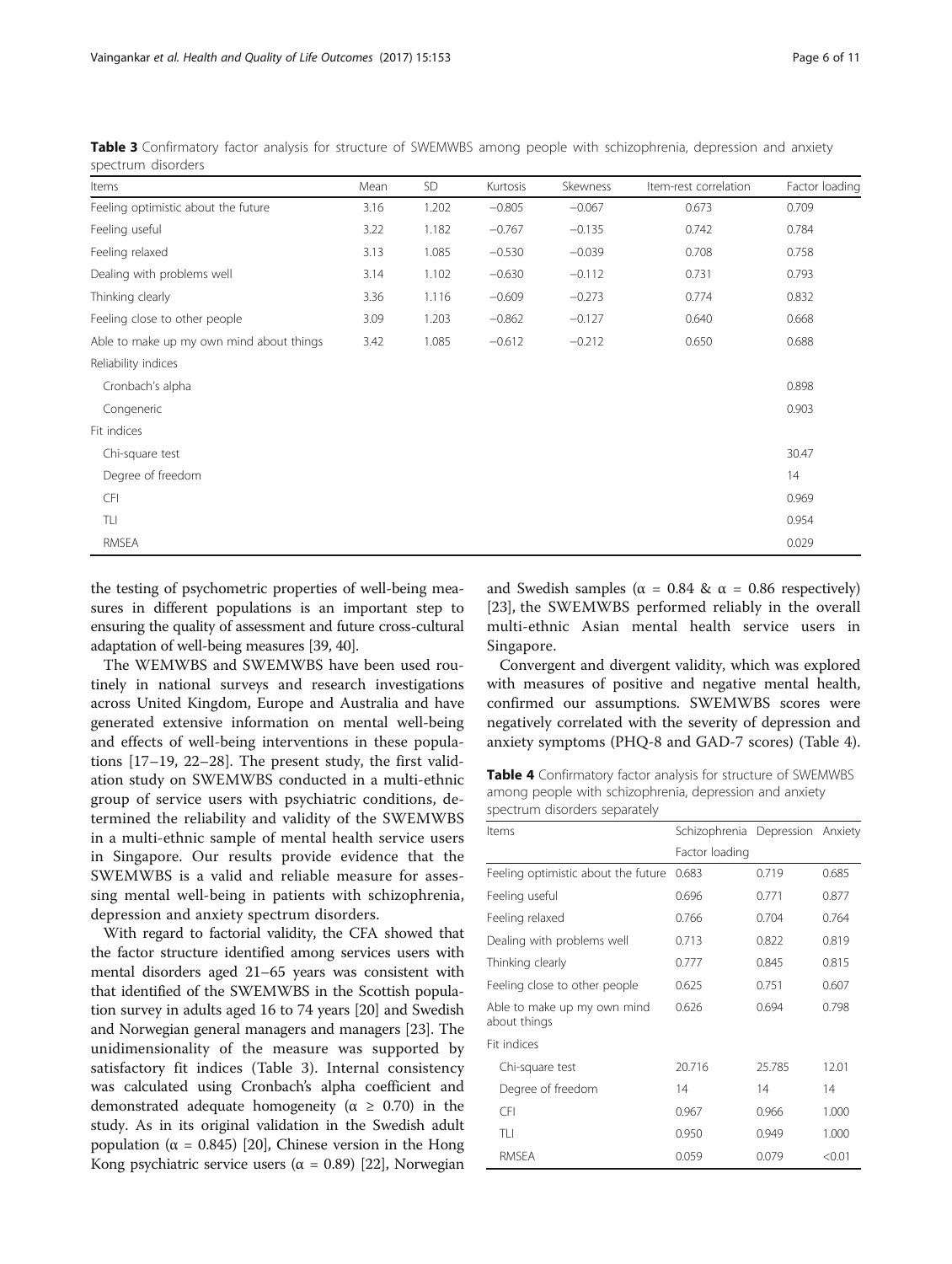<span id="page-7-0"></span>Table 5 Correlation coefficients for SWEMWBS with validity measures

|                     | <b>SWFMWBS</b>                       |           |
|---------------------|--------------------------------------|-----------|
|                     | Pearson's correlation coefficient, r | $P$ value |
| Convergent measures |                                      |           |
| <b>PMH</b>          | 0.779                                | < 0.01    |
| GAF                 | 0.437                                | < 0.01    |
| SWI S               | 0.664                                | < 0.01    |
| Divergent measures  |                                      |           |
| PHO-8               | $-0.504$                             | < 0.01    |
| $GAD-7$             | $-0.517$                             | < 0.01    |

Abbreviations: PMH Positive Mental Health, GAF Global Assessment of Functioning, SWLS Satisfaction with Life Scale, PHQ-8 Patient Health Questionnaire, GAD-7 Generalised Anxiety Disorder Scale

However, these correlations were moderate in strength, stressing the particular interest in relying on well-being measurements to complement clinical approaches, which do not encompass the entire experience of people with mental illnesses. As expected, individuals who had better PMH also had higher mental well-being. The relation between PMH and SWEMWBS scores showed the strongest positive correlation which was expected given that both the measures represent aspects of psychological and subjective well-being [[20, 30](#page-10-0)]. This finding indicates that the two tools measure the same construct of mental well-being. In an earlier work with the SWEMWBS in a general population sample in Singapore [\[30](#page-10-0)], a moderate correlation of 0.660 between the PMH and the SWEMWBS scores was observed, which was lower than the current estimate. It is possible that the comparative homogeneity in emotional experiences in service users improved the congruence between these measures.

SWEMWBS also showed moderate correlation with SWLS scores as seen during its initial development [[20](#page-10-0)] showing that the measure covers the subjective well-being aspect of satisfaction with life. Finally, the positive relationships between mental well-being and global functioning confirmed that service users' functioning was in part related to their mental well-being. The correlations were moderate as expected because the GAF scores were a combination of both psychiatric symptoms and occupation and social well-being [\[32\]](#page-10-0). In addition, subjective measures such as quality of life and functioning have often showed only moderate correlation between selfassessment by individuals and their assessment by clinicians and raters [[41\]](#page-10-0). A possible reason being that assessment of functioning concerning psychiatric symptoms and aspects of participants' daily life such as work

|                   |                                   | β       | SE   | 95% CI  |         | $P$ value |
|-------------------|-----------------------------------|---------|------|---------|---------|-----------|
|                   |                                   |         |      | Lower   | Upper   |           |
| Age               |                                   | 0.10    | 0.03 | 0.04    | 0.15    | < .001    |
| Gender            | Women                             | Ref     |      |         |         |           |
|                   | Men                               | $-0.42$ | 0.54 | $-1.47$ | 0.63    | 0.43      |
| Ethnicity         | Chinese                           | Ref     |      |         |         |           |
|                   | Malay                             | 1.04    | 0.68 | $-0.30$ | 2.38    | 0.13      |
|                   | Indian                            | 1.55    | 0.66 | 0.25    | 2.85    | 0.02      |
| Marital status    | Married                           | Ref     |      |         |         |           |
|                   | Never married                     | $-1.45$ | 0.69 | $-2.81$ | $-0.10$ | 0.04      |
|                   | Divorced/ Separated/ Widowed      | $-0.99$ | 0.88 | $-2.72$ | 0.74    | 0.26      |
| Education level   | Tertiary                          | Ref     |      |         |         |           |
|                   | Some/Primary                      | $-1.14$ | 1.20 | $-3.49$ | 1.21    | 0.34      |
|                   | Secondary                         | $-1.67$ | 0.61 | $-3.46$ | $-0.11$ | 0.04      |
|                   | Vocational                        | 0.91    | 1.08 | $-1.21$ | 3.04    | 0.40      |
|                   | A Level                           | 0.97    | 1.20 | $-1.39$ | 3.32    | 0.42      |
|                   | Diploma                           | 0.66    | 0.91 | $-1.14$ | 2.45    | 0.47      |
| Employment status | Employed                          | Ref     |      |         |         |           |
|                   | Unemployed                        | $-1.27$ | 0.58 | $-2.40$ | $-0.14$ | 0.03      |
|                   | Other (Student/Retired/Homemaker) | $-0.17$ | 1.02 | $-2.16$ | 1.83    | 0.87      |
| Diagnostic group  | Schizophrenia                     | Ref     |      |         |         |           |
|                   | Depression                        | $-3.78$ | 0.63 | $-5.02$ | $-2.54$ | < .001    |
|                   | Anxiety                           | $-2.50$ | 0.78 | $-4.03$ | $-0.97$ | < .001    |

Table 6 Socio-demographic correlates of SWEMWBS among people with schizophrenia, depression and anxiety spectrum disorders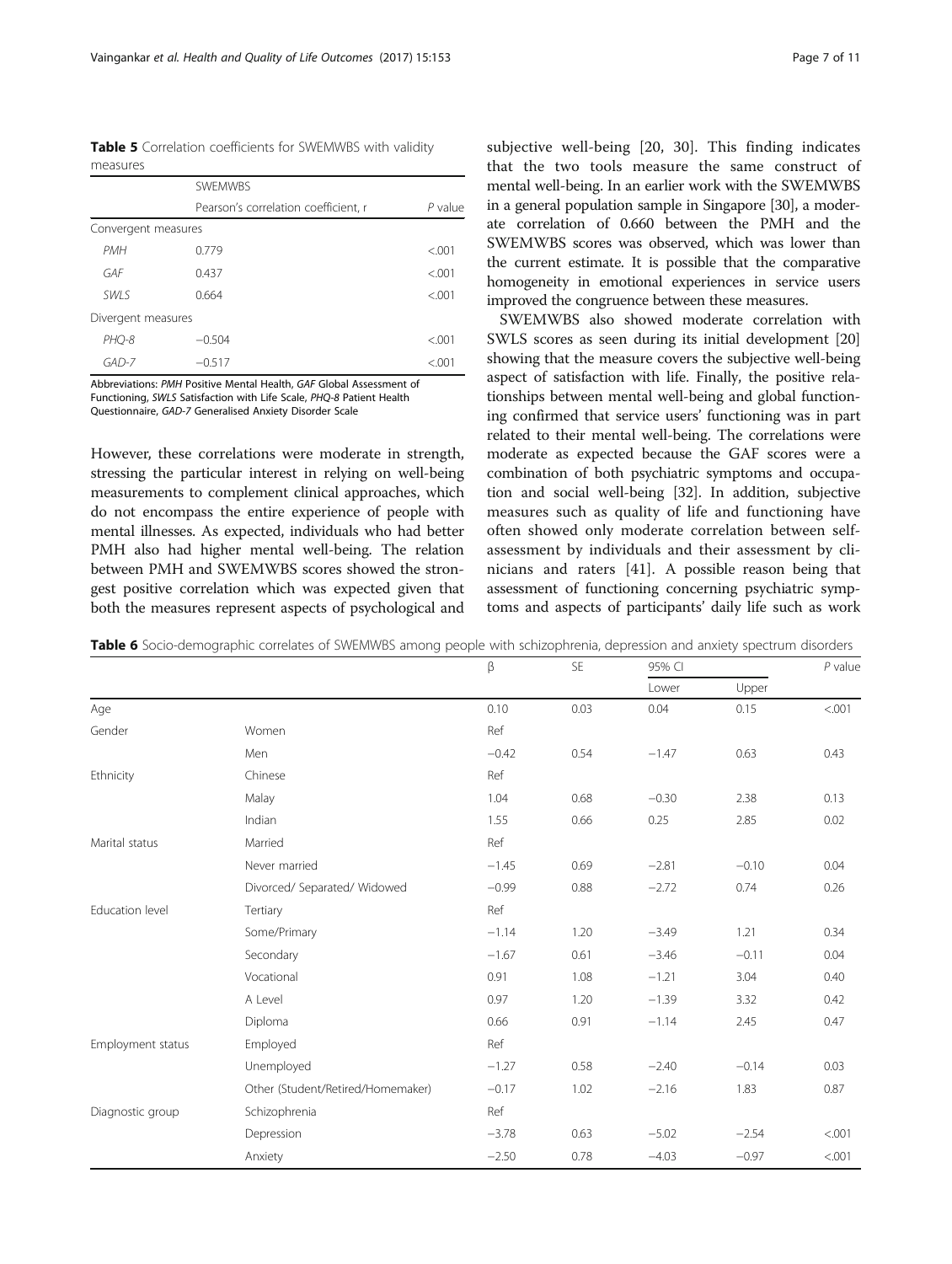and social life by clinicians and raters often lays greater emphasis on negative experiences that may be relatively less important to the individuals. This may explain the weaker correlation between self-rated SWEMWBS and rater-assessed GAF scores in our study. Similar results were obtained for the correlation with PMH instrument and GAF scores in an earlier study [[29](#page-10-0)]. Although of moderate strength, the positive correlation was nevertheless as expected, fulfilling the convergent validity criterion.

The study also estimated mental well-being using SWEMWBS score among service users with schizophrenia, depression and anxiety spectrum disorders in Singapore and found that the mean (SD) score of 21.1 (5.3) was slightly lower than the estimated  $23.7$  (SD = 3.78) among veterinary professionals in United Kingdom [[21](#page-10-0)]. Although this was expected as low mental well-being has been previously reported in patient populations in comparison to the general population in Singapore [[37](#page-10-0)], the difference of 0.5 SD in the two values was not high. It is possible that given that the patients in this sample were stable outpatients living in the community, they had access to psychosocial resources such as greater social networks and interactions than those having severe symptoms or restrictions faced by institutionalised patients [\[42\]](#page-10-0), thereby reflecting mental well-being values closer to general populations. The higher mean of SWEMWBS in patients also suggests that mental well-being is a viable goal for people with mental disorders. Future research needs to focus on developing and studying interventions that can improve mental well-being in patients with mental illnesses that can lead to improved health and social outcomes in this group.

The study also identified factors associated with SWEMWBS. Contrary to the findings by Ng et al. [[22\]](#page-10-0), who did not find any association between the age of service users in Hong Kong and SWEMWBS score, in this study age was positively correlated with SWEMWBS scores. While studies with the WEMWBS and SWEMWBS elsewhere have also generated inconsistent results for age, older age was observed to be associated with higher mental well-being in a study with the multidimensional PMH instrument in the Singapore general population [[43](#page-11-0)] and in people with mental disorders [\[36, 37](#page-10-0)]. The higher overall PMH score in these studies was attributed to the higher spirituality score in the older population in Singapore [\[43\]](#page-11-0). However given the unidimensional structure of SWEMWBS, further research is needed to understand the association of age with mental well-being as assessed with this measure. In terms of education, while well-being scores were correlated to the number of years of education in Hong Kong, in our sample scores differed between only those with secondary level education compared to tertiary education after adjusting for confounders (Table [6](#page-7-0)). Similar findings were observed for employment versus the unemployed. Research on the influence of higher education and employment on a person's well-being is not conclusive. While

it is proposed that these factors improve psychological and subjective well-being by improving learning, selfesteem and socio-economic condition of a person [[44](#page-11-0)], others have attributed reported greater inclination towards material means, complex work tasks and other pressures to relate to low level of subjective well-being and life satisfaction [\[45\]](#page-11-0). We, however, did not collect such data in the current cross-sectional study could have provided greater understanding of the influence of these factors on mental well-being.

We also found that those with schizophrenia had highest SWEMWBS score which was similar to our observation with the PMH total scores in service users [[37\]](#page-10-0). To our knowledge, differences in the level of mental well-being as assessed with the SWEMWBS or PMH instrument have not been investigated across psychiatric disorders in the past. Studies that have investigated well-being in people with schizophrenia have attributed their level of general mental well-being to the severity of their psychotic symptoms, years with illness and their health behaviours [[22,](#page-10-0) [46\]](#page-11-0). However, past research on appraisals of subjective and psychological well-being have reported lower well-being levels in affective disorders such as depression and anxiety compared to schizophrenia or paranoid disorders. One explanation is the influence of cognitive process variation in schizophrenia and affective disorders like depression. Valiente et al. (2012) reported difference in metacognitive beliefs in paranoia and depression that relate to their perception of psychological well-being where "individuals with paranoia use selfconsciousness (defined as the process of directing atten-tion towards the self) to monitor self-threats" [\[47, 48](#page-11-0)]. The study found low psychological well-being in the domains of self-acceptance and autonomy in depression versus those with persecution delusions and healthy controls. It is proposed that having a higher sense of wellbeing could serve as positive sense of self in paranoia [[49](#page-11-0), [50](#page-11-0)], whereas the low self-consciousness seen in depression can exert an adverse effect [[51\]](#page-11-0). Another theory is that of association of perceived stigma with life satisfaction or subjective well-being. Markowitz (1998) found stigma had higher association with life satisfaction in patients with depressive-anxiety symptoms that psychotic symptoms and attributed it to the lower self-esteem and discouragement from discrimination in affective disorders [\[52\]](#page-11-0). However, a third explanation to the difference in the mental well-being in type of mental illness could be the difference in self-report and recall process in schizophrenia compared to affective disorders. While current rating of subjective well-being in schizophrenia might be due to emotional withdrawal, blunt affect or poor insight, in affective disorders, it could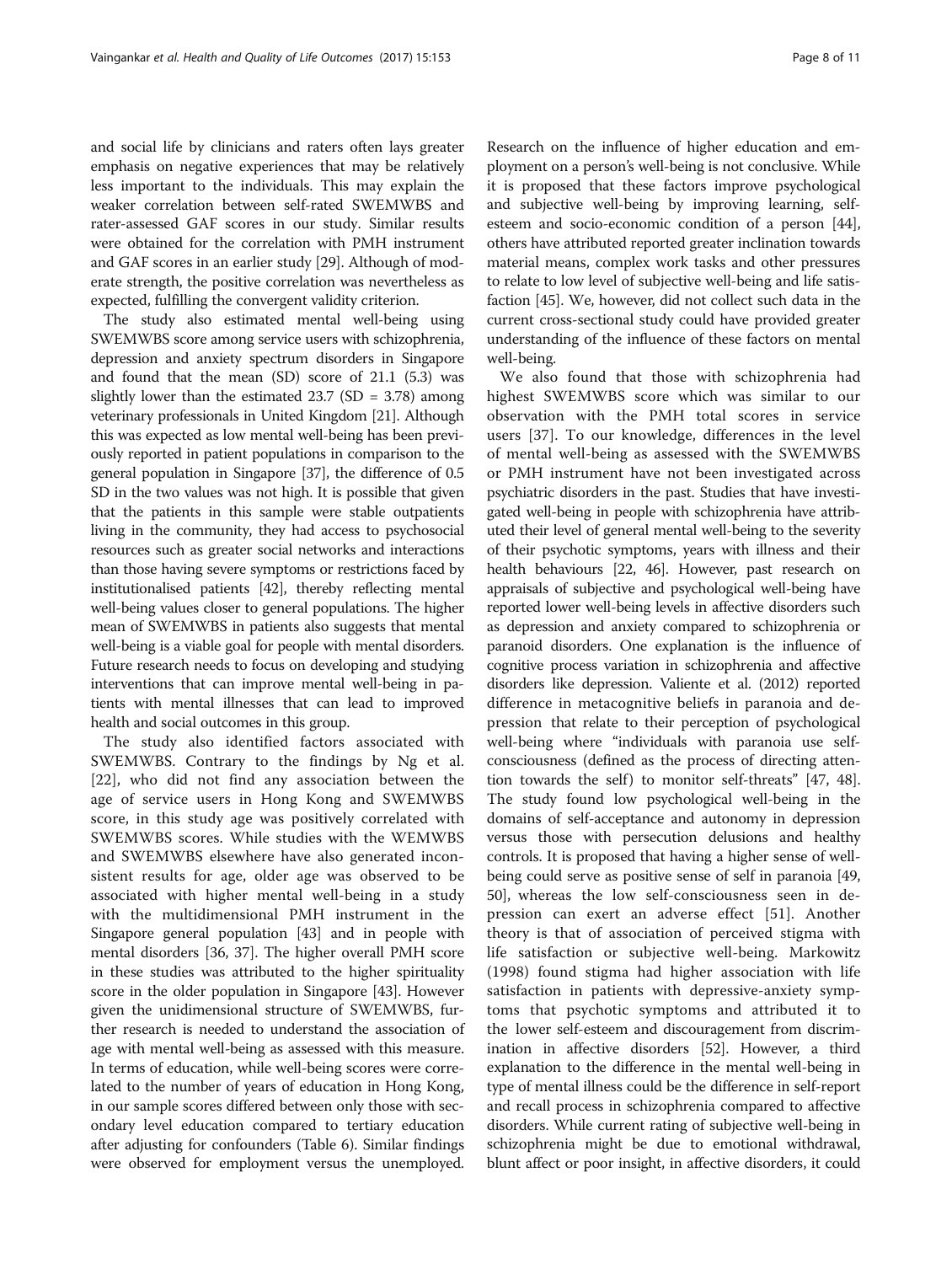be due to biased cognition insight, thus highlighting the challenges in comparison of self-report measures in patients with psychiatric problems [[53](#page-11-0)].

Given the level of mental well-being was lower among patients with depression and anxiety also raises the question of whether well-being measures provide mere opposing assessment of psychiatric symptoms in affective conditions. The two continua model proposed by Keyes discusses the relationship between mental illness and mental health and urges the need to consider mental health as continuum over a dichotomy [\[54\]](#page-11-0). While highlighting that both mental health and mental illnesses lack specific diagnostic tests and are identifiable from a collections of symptoms of the underlying state, the theory proposes categorising people with mental illness into two groups of mental health - those who are "flourishing" defined as exhibiting high levels on at least one measure of hedonic well-being (happiness, life satisfaction, etc) and at least six measures of psychological well-being or positive functioning (autonomy, purpose in life, environmental mastery, etc.) and those "languishing" defined as not exhibiting these minimum requirements of flourishing. Given that the SWEMWBS is a unidimensional measure comprising both subjective/hedonic and psychological wellbeing, possess challenges in assessing how patients with depression fare in terms of these criteria. Further research addressing the concept of the two continuum model will be necessary to investigate the difference in the well-being score of depression or affective disorders versus schizophrenia.

Nevertheless, the study provides preliminary information on the association of the SWEMWBS score with important socio-demographic factors and diagnostic groups in adult mental health service users which can be useful while planning interventional studies in these populations. It is, however, important to further assess mental well-being determinants across these diagnostic groups after controlling for the effect of additional clinical, social and functional confounders. Moreover, due to the small sample size, it was not possible to assess measurement invariance in the SWEMWBS scores between the three diagnostic groups and the study was under-powered for conducting detailed analysis. Hence, further studies in larger samples are needed to assess these relationships.

This study contributes to the limited evidence on the psychometric properties of mental well-being measures in mental health service users and is of particular importance given the increasing application of the SWEMWBS in the evaluation of mental health oriented interventions in this population. However, certain limitations of the study need to be considered. Restricting the study inclusion to English-literate participants and those who were stable enough to provide consent and self-administer the questionnaires, convenient sampling of service users belonging to only three types of mental disorders and inability to collect attrition information on non-respondents are important limitations of the study and should be addressed in future studies.

### Conclusion

These results support the validity and reliability of the SWEMWBS in evaluating mental well-being in people with schizophrenia, depression and anxiety spectrum disorders. These data confirm that the SWEMWBS can provide a quick means of assessing/monitoring mental well-being in a population prone to poor mental health. Further research on its test re-test reliability and application in interventional studies is needed in Singapore.

#### Abbreviations

CFA: Confirmatory factor analysis; CFI: Comparative fit index; GAD: Generalised anxiety disorder; GAF: Global Assessment of functioning; GOF: Goodness-of-fit; PHQ: Patient health questionnaire; PMH: Positive mental health; RMSEA: Root mean square error of approximation; SWEMWBS: Short warwick edinburgh mental well-being scale; SWLS: Satisfaction with life scale; TLI: Tucker-lewis index; WEMWBS: Warwick edinburgh mental well-being scale; WHO: World Health Organisation

#### Acknowledgements

This research is supported by the Singapore Ministry of Health's National Medical Research Council under the Centre Grant Programme (Grant No.:NMRC/CG/004/2013).

#### Funding

This research is supported by the Singapore Ministry of Health's National Medical Research Council under the Centre Grant Programme (Grant No.:NMRC/CG/004/2013).

#### Availability of data and materials

Please contact author for data requests.

#### Authors' contributions

JAV led the study design and planning, analysis plan and interpretation of findings and drafted the manuscript. EA was actively involved in the study conception, design and led the statistical and psychometric analyses and interpretation. SAC conceived the study, participated in its design, helped draft and revise the manuscript and led the team. RS, ES and AJ led data collection and entry, and contributed to the manuscript. LP participated in study design, assessments and coordination, and gave intellectual inputs on the manuscript. SS provided inputs in the study concept and analysis plan, and provided intellectual inputs on the manuscript. MS steered the study design and concept, interpreted the findings and approved the final draft of the manuscript. All authors have read and approved the manuscript.

#### Ethics approval and consent to participate

Ethics approval was obtained for the study from the Institutional Ethics Committee, the Domain Specific Review Board of the National Healthcare Group, Singapore (No.2013/00997). All participants provided written informed consent for the study.

#### Consent for publication

Not applicable.

#### Competing interests

The authors declare that they have no competing interests.

#### Publisher's Note

Springer Nature remains neutral with regard to jurisdictional claims in published maps and institutional affiliations.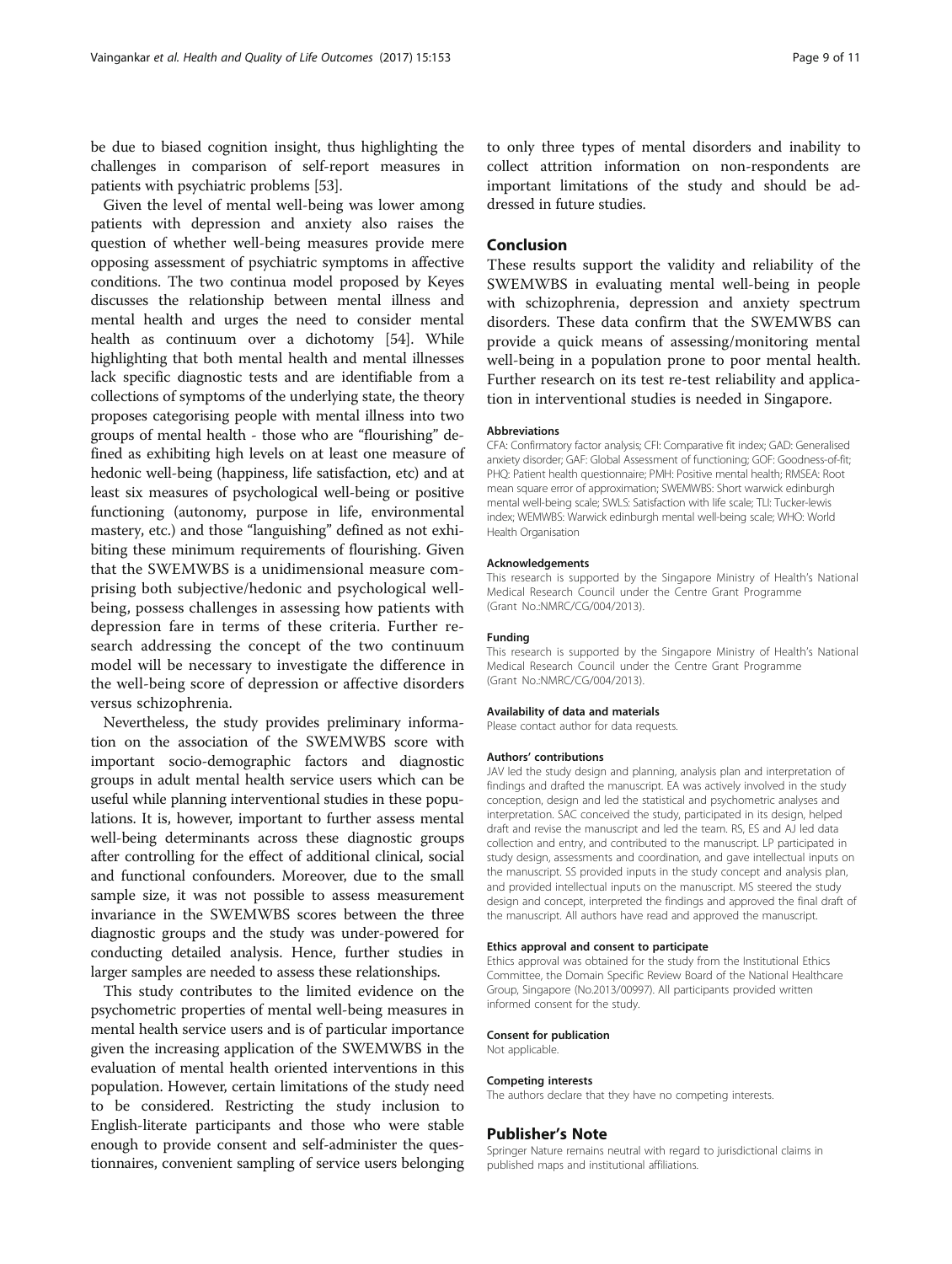#### <span id="page-10-0"></span>Author details

<sup>1</sup> Research Division, Institute of Mental Health, 10 Buangkok View, Singapore 539747, Singapore. <sup>2</sup>Warwick Medical School, University of Warwick, Coventry, London, UK.

#### Received: 19 January 2017 Accepted: 21 July 2017 Published online: 01 August 2017

#### References

- 1. Steel Z, Marnane C, Iranpour C, Chey T, Jackson JW, Patel V, Silove D. The global prevalence of common mental disorders: a systematic review and meta-analysis 1980-2013. Int J Epidemiol. 2014;43:476–93. doi[:10.1093/ije/dyu038](http://dx.doi.org/10.1093/ije/dyu038).
- 2. Whiteford HA, Degenhardt L, Rehm J, Baxter AJ, Ferrari AJ, Erskine HE, Charlson FJ, Norman RE, Flaxman AD, Johns N, Burstein R, Murray CJ, Vos T. Global burden of disease attributable to mental and substance use disorders: findings from the global burden of disease study 2010. Lancet. 2013;382:1575–86. doi:[10.1016/S0140-6736\(13\)61611-6](http://dx.doi.org/10.1016/S0140-6736(13)61611-6).
- 3. Slade M. Mental illness and well-being: the central importance of positive psychology and recovery approaches. BMC Health Serv Res. 2010;10:26. doi: [10.1186/1472-6963-10-26.](http://dx.doi.org/10.1186/1472-6963-10-26)
- 4. Wells KB, Stewart A, Hays RD, Burnam MA, Rogers W, Daniels M, Berry S, Greenfield S, Ware J. The functioning and well-being of depressed patients. Results from the medical outcomes study. JAMA. 1989;262(7):914–9.
- 5. World Health Organization. Promoting mental health. Concepts, emerging evidence, practice. Geneva: World Health Organization; 2004.
- 6. Jahoda M. Current concepts of positive mental health. New York: Basic Books; 1958.
- 7. van Genugten L, Dusseldorp E, Massey EK, van Empelen P. Effective self-regulation change techniques to promote mental wellbeing among adolescents: a meta-analysis.Health. Psychol Rev. 2016:1–32.
- Kearns A, Whitley E, Bond L, Egan M, Tannahill C. The psychosocial pathway to mental well-being at the local level: investigating the effects of perceived relative position in a deprived area context. J Epidemiol Community Health. 2013;67:87–94. doi[:10.1136/jech-2011-200415.](http://dx.doi.org/10.1136/jech-2011-200415)
- 9. Brown KW, Ryan RM. The benefits of being present: mindfulness and its role in psychological well-being. J Pers Soc Psychol. 2003;84:822–48.
- 10. Kennedy A, Ellerby MA. Compassion-focused approach to working with someone diagnosed with schizophrenia. J Clin Psychol. 2016;72:123–31. doi: [10.1002/jclp.22251](http://dx.doi.org/10.1002/jclp.22251).
- 11. Ryan RM, Deci EL. On happiness and human potentials: a review of research on hedonic and eudaimonic well-being. Annu Rev Psychol. 2001;52:141–66.
- 12. Diener E, Emmons RA, Larsen RJ, Griffin S. The satisfaction with life scale. J Pers Assess. 1985;49:71–5.
- 13. Ryff CD, Singer B. Psychological well-being: meaning, measurement, and implications for psychotherapy research. Psychother Psychosom. 1996;65:14–23.
- 14. Kammann R, Flett R. Source book for measuring well-being with Affectometer 2, Dunedin, New Zealand: why not? Found Psychologist. 1983; 35:259–65.
- 15. Bech P, Olsen LR, Kjoller M, Rasmussen NK. Measuring well-being rather than the absence of distress symptoms: a comparison of the SF-36 mental health subscale and the WHO-five well-being scale. Int J Methods Psychiatr Res. 2003;12:85–91.
- 16. Tennant R, Hiller L, Fishwick R, Platt S, Joseph S, Weich S, Parkinson J, Secker J, Stewart-Brown S. The Warwick-Edinburgh mental well-being scale (WEMWBS): development and UK validation. Health Qual Life Outcomes. 2007;5:63.
- 17. Cleland C, Kearns A, Tannahill C, Ellaway A. The impact of life events on adult physical and mental health and well-being: longitudinal analysis using the GoWell health and well-being survey. BMC Res Notes. 2016;9:470.
- 18. Davies C, Knuiman M, Rosenberg M. The art of being mentally healthy: a study to quantify the relationship between recreational arts engagement and mental well-being in the general population. BMC Public Health. 2016; 16:15. doi[:10.1186/s12889-015-2672-7](http://dx.doi.org/10.1186/s12889-015-2672-7).
- 19. Lacey R, Stafford M, Sacker A, McMunn A. Work-family life courses and subjective wellbeing in the MRC National Survey of health and development (the 1946 British birth cohort study). J Popul Ageing. 2016;9:69–89.
- 20. Stewart-Brown S, Tennant A, Tennant R, Platt S, Parkinson J, Weich S. Internal construct validity of the Warwick-Edinburgh mental well-being scale (WEMWBS): a Rasch analysis using data from the Scottish health education population survey. Health Qual Life Outcomes. 2009;7:15. doi[:10.](http://dx.doi.org/10.1186/1477-7525-7-15) [1186/1477-7525-7-15.](http://dx.doi.org/10.1186/1477-7525-7-15)
- 21. Bartram DJ, Sinclair JM, Baldwin DS. Further validation of the Warwick-Edinburgh mental well-being scale (WEMWBS) in the UK veterinary profession: Rasch analysis. Qual Life Res. 2013;22:379–91. doi:[10.1007/](http://dx.doi.org/10.1007/s11136-012-0144-4) [s11136-012-0144-4.](http://dx.doi.org/10.1007/s11136-012-0144-4)
- 22. Ng SS, Lo AW, Leung TK, Chan FS, Wong AT, Lam RW, Tsang DK. Translation and validation of the Chinese version of the short Warwick-Edinburgh mental well-being scale for patients with mental illness in Hong Kong. East Asian Arch Psychiatry. 2014;24:3–9.
- 23. Haver A, Akerjordet K, Caputi P, Furunes T, Magee C. Measuring mental well-being: a validation of the short Warwick-Edinburgh mental well-being scale in Norwegian and Swedish. Scand J Public Health. 2015;43:721–7. doi: [10.1177/1403494815588862](http://dx.doi.org/10.1177/1403494815588862).
- 24. Manicavasagar V, Horswood D, Burckhardt R, Lum A, Hadzi-Pavlovic D, Parker G. Feasibility and effectiveness of a web-based positive psychology program for youth mental health: randomized controlled trial. J Med Internet Res. 2014;16:e140. doi[:10.2196/jmir.3176.](http://dx.doi.org/10.2196/jmir.3176)
- 25. Jones RB, Ashurst EJ, Atkey J, Duffy B. Older people going online: its value and before-after evaluation of volunteer support. J Med Internet Res. 2015; 17:e122. doi[:10.2196/jmir.3943.](http://dx.doi.org/10.2196/jmir.3943)
- 26. Lyons A, Pitts M, Grierson J. Factors related to positive mental health in a stigmatized minority: an investigation of older gay men. J Aging Health. 2013;25:1159–81. doi[:10.1177/0898264313495562.](http://dx.doi.org/10.1177/0898264313495562)
- 27. Hughes K, Lowey H, Quigg Z, Bellis MA. Relationships between adverse childhood experiences and adult mental well-being: results from an English national household survey. BMC Public Health. 2016;16:222. doi:[10.1186/](http://dx.doi.org/10.1186/s12889-016-2906-3) [s12889-016-2906-3.](http://dx.doi.org/10.1186/s12889-016-2906-3)
- 28. Mezquida G, Fernandez-Egea E. Well-being in clozapine-treated schizophrenia patients: the significance of positive symptoms. Compr Psychiatry. 2016;68:140–6. doi:[10.1016/j.comppsych.2016.04.009.](http://dx.doi.org/10.1016/j.comppsych.2016.04.009)
- 29. Vaingankar JA, Abdin E, Chong SA, Sambasivam R, Jeyagurunathan A, Seow E, Picco L, Pang S, Lim S, Subramaniam M. Psychometric properties of the positive mental health instrument among people with mental disorders: a cross-sectional study. Health Qual Life Outcomes. 2016;14:19.
- 30. Vaingankar JA, Subramaniam M, Chong SA, Abdin E, Orlando Edelen M, Picco L, et al. The positive mental health instrument: development and validation of a culturally relevant scale in a multi-ethnic Asian population. Health Qual Life Outcomes. 2011;9:92.
- 31. Vaingankar JA, Subramaniam M, Lim YW, Sherbourne C, Luo N, Ryan G, et al. From well-being to positive mental health: conceptualization and qualitative development of an instrument in Singapore. Qual Life Res. 2012;21:1785–94.
- 32. Dufton BD, Siddique CM. Measures in the day hospital: I. The global assessment of functioning scale. Int J Partial Hosp. 1992;8:41–9.
- 33. Kroenke K, Spitzer RL. The PHQ-9: a new depression diagnostic and severity measure. Psychiatr Ann. 2002;32:509–21.
- 34. Kroenke K, Spitzer RL, Williams JBW, Monahan PO, Löwe B. Anxiety disorders in primary care: prevalence, impairment, Comorbidity and Detection. Ann Intern Med. 2007;146:317–25.
- 35. Hu L, Bentler PM. Cutoff criteria for fit indexes in covariance structure analysis: conventional criteria versus new alternatives. Struct Equ Model. 1999;6:1–55.
- 36. Seow LS, Vaingankar JA, Abdin E, Sambasivam R, Jeyagurunathan A, Pang S, Chong SA, Subramaniam M. Positive mental health in outpatients with affective disorders: associations with life satisfaction and general functioning. J Affect Disord. 2015;190:499–507.
- 37. Sambasivam, et al. Positive mental health in outpatients: a comparison with the community. BMC Psychiatry. 2016;16:412.
- 38. Hamer M, Yates T, Sherar LB, Clemes SA, Shankar A. Association of after school sedentary behaviour in adolescence with mental wellbeing in adulthood. Prev Med. 2016;87:6–10. doi[:10.1016/j.ypmed.2016.02.021](http://dx.doi.org/10.1016/j.ypmed.2016.02.021).
- 39. Huppert FA, So TT. Flourishing across Europe: application of a new conceptual framework for defining well-being. Soc Indic Res. 2013;110: 837–61.
- 40. Scott KM, Sarfati D, Tobias MI, Haslett SJ. A challenge to the cross-cultural validity of the SF-36 health survey: factor structure in Maori, Pacific and New Zealand European ethnic groups. Soc Sci Med. 2000;51:1655–64.
- 41. Caldirola D, Grassi M, Riva A, Daccò S, De Berardis D, Dal Santo B, Perna G. Self-reported quality of life and clinician-rated functioning in mood and anxiety disorders: relationships and neuropsychological correlates. Compr Psychiatry. 2014;55:979–88. doi[:10.1016/j.comppsych.2013.12.007](http://dx.doi.org/10.1016/j.comppsych.2013.12.007).
- 42. Palmer BW, Martin AS, Depp CA, Glorioso DK, Jeste DV. Wellness within illness: happiness in schizophrenia. Schizophr Res. 2014;159:151–6. doi:[10.](http://dx.doi.org/10.1016/j.schres.2014.07.027) [1016/j.schres.2014.07.027](http://dx.doi.org/10.1016/j.schres.2014.07.027).